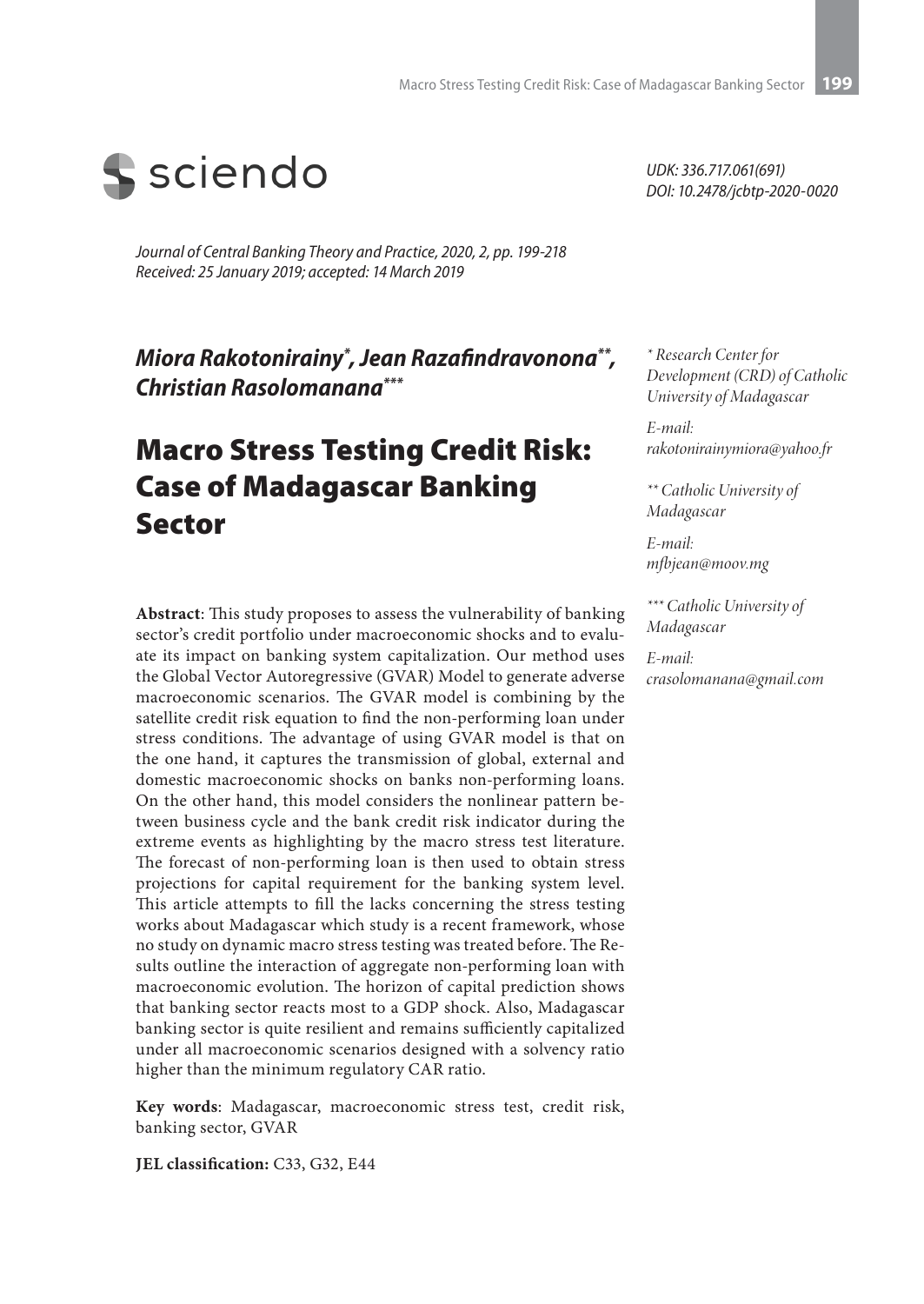## **1. Introduction**

The recent financial crisis has highlighted the importance of assessing financial stability as a whole and the implementation of macroprudential policy into the general line of political policy. This is why the Financial Stability Committee has been constituted to ensure financial stability, improve the openness and transparency of the financial sector, and apply international financial regulation. In addition, to support the macroprudential policy assessment, the International Monetary Fund (IMF) and the World Bank in the Financial Sector Assessment Program (FASP) has periodically conducted a comprehensive and in-depth assessment of their country members' financial sector. This program analyzes among others the resilience of the financial sector's analysis, of which a stress tests. Since then, stress test has been developed much more by regulatory authorities and central banks as a tool of macro-prudential policy which continues to evolve so far. Foglia (2008) provides an overview of the stress testing practice of different authorities.

At the African countries level, the consultative group for Sub-Saharan Africa is part of the regional advisory groups of the Financial Stability Committee. Subsequently, African Central Banks have given increasing importance to the assessment of financial stability and macroprudential supervision at the regional level by the end of 2011. As well, the FSAP program conducted by the IMF and the World Bank continues to cover most of African countries<sup>1</sup> including Madagascar (IMF, 2016). Concerning growing stress testing literature, apart from authorities report for assessing financial stability, we identify for example the studies of H.de Wet *et al.* (2009) and Havrylchyk (2010) for South Africa and Aboagye and Ahenkora (2017) for Ghana.

For Madagascar's case, the first traces of the macro-prudential policies application lies in the establishment of the Financial Stability Unit in 2013 and the Financial Stability Committee internal to the institution in 2014 by the Central Bank of Madagascar in 2013 (BCM, 2015). Thereafter, the Central Bank of Madagascar publishes annually a financial stability report.

Thus, Madagascar financial sector stress testing is still a recent study. Besides, the recommendations of Bank for International Settlements (2009) want those banks to regularly apply and update their stress testing environment. Also, the Basel II objective requires the banks to conduct stress tests to find out their minimum

<sup>&</sup>lt;sup>1</sup> Such as Rwanda (IMF, 2011), Nigeria (IMF, 2013), South Africa (IMF, 2014), Chad (IMF, 2016), Ghana (IMF, 2014), CEMAC (IMF, 2016), Zambia (IMF, 2017)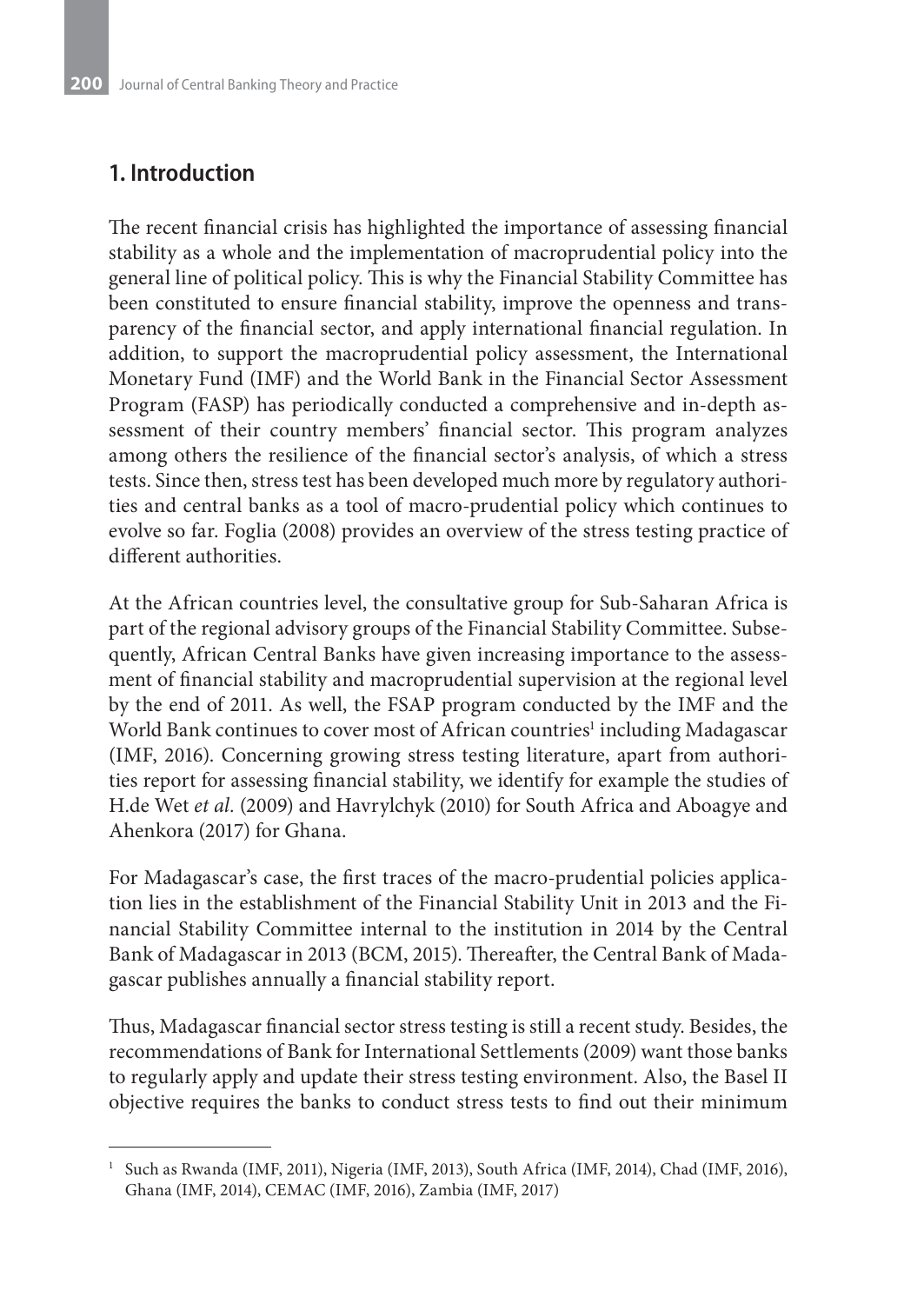capital requirements as future potential and to consider at least the effect of mild recession scenarios.

This paper aims to carry out macro stress testing that links macroeconomic scenarios and banking sector capital position. The non-performing loan (NPL) is the credit risk indicator used to capture dynamic macroeconomic shocks. A Satellite GVAR approach, which is the combination of GVAR model and credit risk satellite equation, will be applied as an econometric model to generate macroeconomic scenarios and to assess the impact of shocks on banks portfolios. The GVAR model has been adopted in this study because it carries out the international interaction between economic variables. As a small open economy, Madagascar is supposed to be influenced by international macroeconomic evolution. Hence, the research intends to evaluate the relationship between NPL and domestic, foreign and global macroeconomic variables. Then, the forecast of NPL ratios is used to calculate the projection of bank's capital position under stress scenarios.

The paper contribution on the existing literature is double. Firstly compared with stress test literature in Madagascar banking system case, the practice of the stress test approach is still a recent evaluation method. Thus, this survey attempts to fill the gap and to extend the literature on financial evaluation stability already conducted. There are the IMF assessments under the FSAP program (IMF, 2016) and those conducted by the Central Bank of Madagascar in the Financial Stability Reports (BCM, 2014, 2015, 2016).

Secondly, compared to the macro stress testing literature, this study tries to extend a specific GVAR model as a tool for assessing credit risk management for Madagascar. For that, the survey follows Pesaran *et al.* (2004) and Dees *et al.* (2007) methodology to construct the country and region to form the specific GVAR model to the economic situation. The model constructed is used for generating the macroeconomic scenario. Also, a study on macroeconomic stress test using a compact econometric model for the linkages between various econometric risk factors and quality of credit portfolio has not yet been done for the case of Madagascar.

Results suggest that the evolution of the non-performing loan and the GDP follow the cyclical pattern. The banking sector capital position is also sensitive and reacts most to global shocks of oil price and to domestic GDP shock.

This paper is organized as follows. The second section reviews the related literature in macro stress testing which includes related researches as well for Madagascar's case. The third section describes the empirical framework, the data and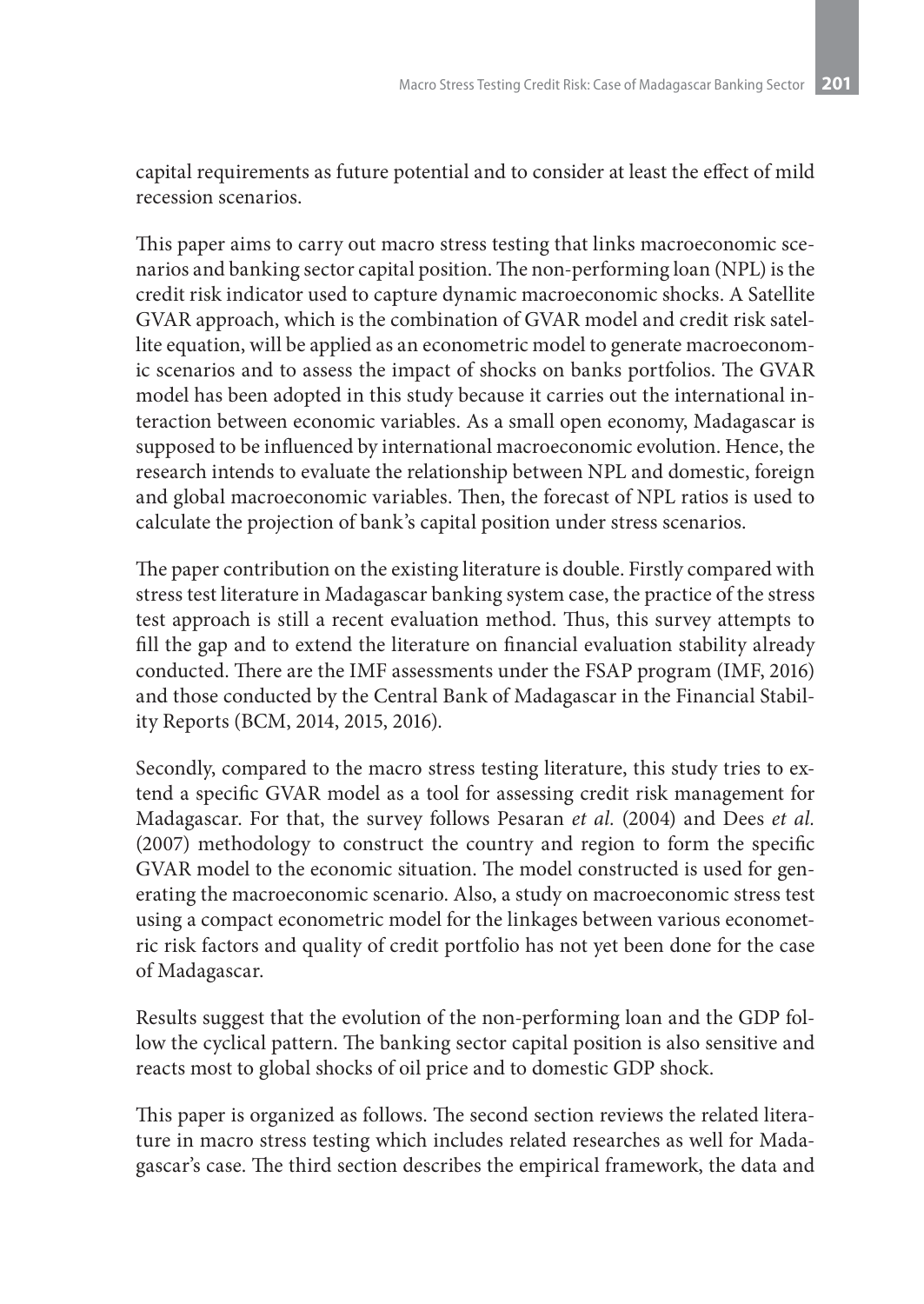outlines the estimation process. Section 4 provides the estimation results from econometric models and discusses the issue of the stress testing credit risk and projection of capital adequacy under the scenario designed in the model. The last section concludes the whole study.

### **2. Related literature**

The literature describes several approaches for conducting stress testing in order to assess banking sector vulnerabilities to macroeconomic shocks. Several studies distinguish various modeling of credit risks with macroeconomic variables as a risk factor. Sorge (2004) provides an overview of the several methodologies on stress testing in the financial system.

Most of previous studies analyzed the relation between macroeconomic factors and credit risk indicators such as Non-Performing loan ratio (NPL) and Loan Loss Provision ratio (LLP). The choice of these indicators depends on each study and particularly on the data availability. Studies using the non-performing loans are for example those performed by Kalirai and Scheicher (2002) for an Australian bank, Babouček and Jančar (2005) for the Czech banking sector, Zeman and Jurca. (2008) for Slovak Banking sector. For those using of the LLP as credit risk indicator, we can distinguish the study of Virolainen (2004) for the bank of Finland, Kosmidou and Moutsianas (2015) for Greek banking sector. Likewise, some authors use both of these indicators, as an example we can cite Kattai (2010) works about the Estonian Bank credit risk model.

The credit risk model based on NPL ratio gives an advantage in the sense that the model is able to run both at the aggregate, sectoral or individual levels. So, using NPL ratio as a credit risk indicator is appropriate to perform aggregate, sectoral and individual portfolios analysis. Besides, as noted by Åsberg and Shahnazarian (2008), model based on individual portfolios is needed to be conducted if we want to obtain a specific result.

The interaction between the credit risk indicator of banking sector and the evolution of macroeconomic situation are exposed by several studies. Chaibi and Ftiti (2015). carried out a study on the determinants of credit risk of commercial banks in a market-based economy, represented by France, compared with a bank-based economy, represented by Germany; and found that except for the inflation rate, the other macroeconomic variables used in their study influence the NPLs. Koju *et al.* (2018) shown the effects of remittance, public debts and interest spreads on NPL of each specific bank within the Nepalese banking system. Asanović (2018)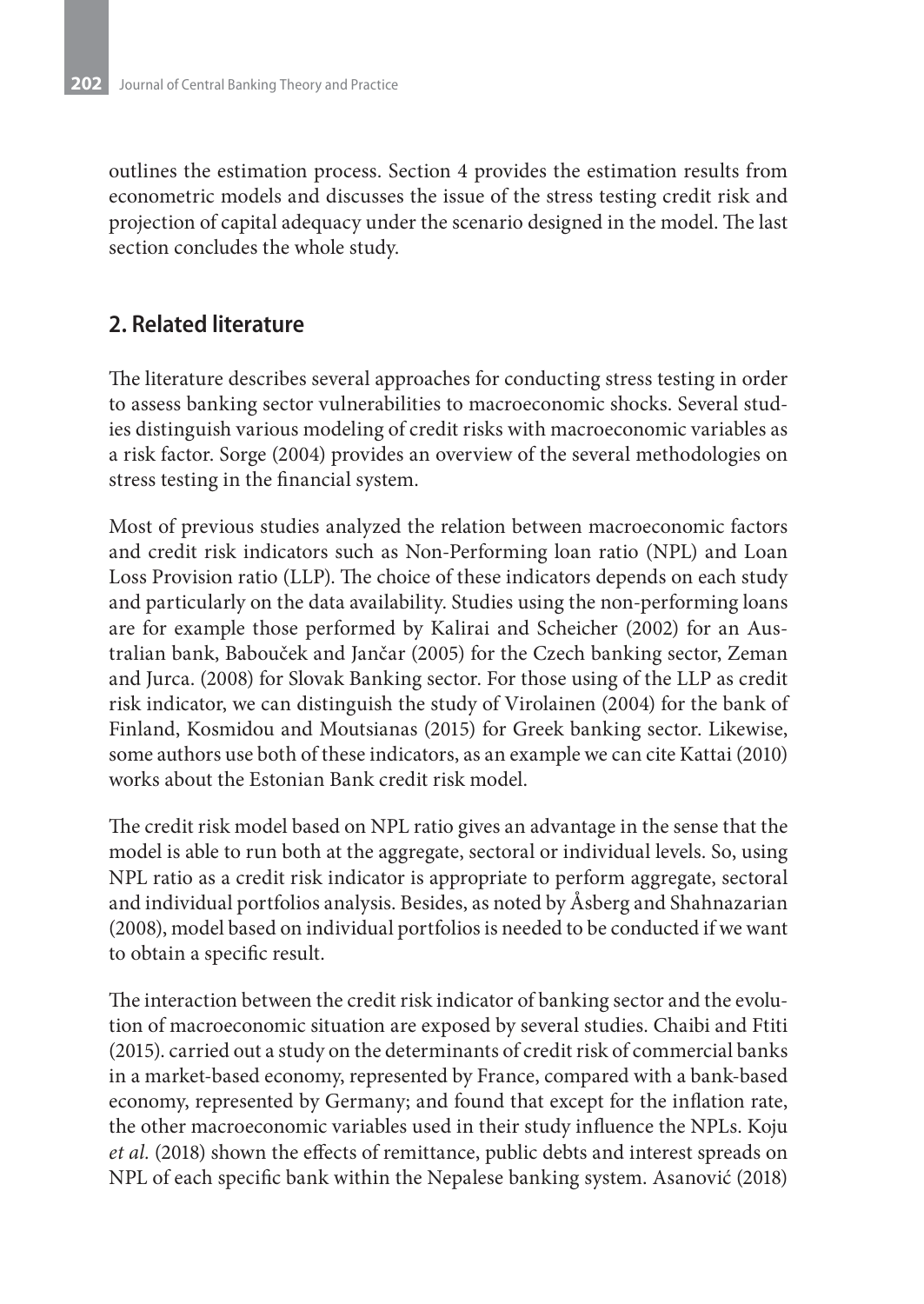performed an analysis of the determinants of banking crisis in Southeast European Countries and the results of the study shown that the banking system indicators have higher impact on probability of systemic banking crisis occurrence compared to macroeconomic indicators.

Drawing macroeconomic scenario constitutes the steps in scenario stress testing as performed in this study. Literature in macroeconomic scenario stress testing distinguishes econometric model to generate scenario analysis. The literature shows many kinds of econometric model but we note the predominance of vector autoregressive (VAR) approach. Anyway, either VAR or vector error correction model (VECM) is used if there is no available proper macroeconomic model to generate desired scenarios (Foglia, 2008). Among the Stress testing Studies that use either VAR or VECM model to generate macroeconomic figure the study of Blaschke *et al.* (2001) which suggested VAR model is by to assessing the transmission of macroeconomic indicators impact on financial indicators, such as NPL ratio or banking assets; Hoggarth *et al.* (2005) in the stress test analysis of UK banking sector tries and measures the link between economic cycle and bank fragility; and Zeman and Jurca (2008) in the stress test of the Slovak bank and use the VECM model to identify long-term relationships between macroeconomic variable and financial indicator.

However, the VAR model has some limitations for the generation of extreme scenarios. The studies conducted by some authors van den End *et al.* (2006) and Drehmann *et al.* (2006) demonstrate the non-linear distribution of the default probability under macroeconomic shocks conditions. Authors argue that the non-linearity of the default rate distribution increases with the magnitude of the macroeconomic shock. Fong and Wong (2008) note that stress tests using standard linear model underestimates the probability of conditional default under macroeconomic shock.

To deal with nonlinear relationships between corporate credit risk and macroeconomic factors, there are some studies to be highlighted. We can distinguish for example the global vector autoregressive (GVAR) model introduced by Pesaran *et al.* (2006) and mixture vector autoregressive (MVAR) model developed by Fong *et al.* (2007). However, following the literature overview, the most model recently used is the GVAR model. Chudik and Pesaran (2014) provide surveys of the latest developments in the GVAR modeling which outlines the theoretical foundations of the approach and its empirical applications such as financial and credit risk applications. The advantage of the GVAR model is that it takes into account the non-linear relationships between macroeconomic variables and financial variables without modifying the model structure (Castrén *et al.*, 2010).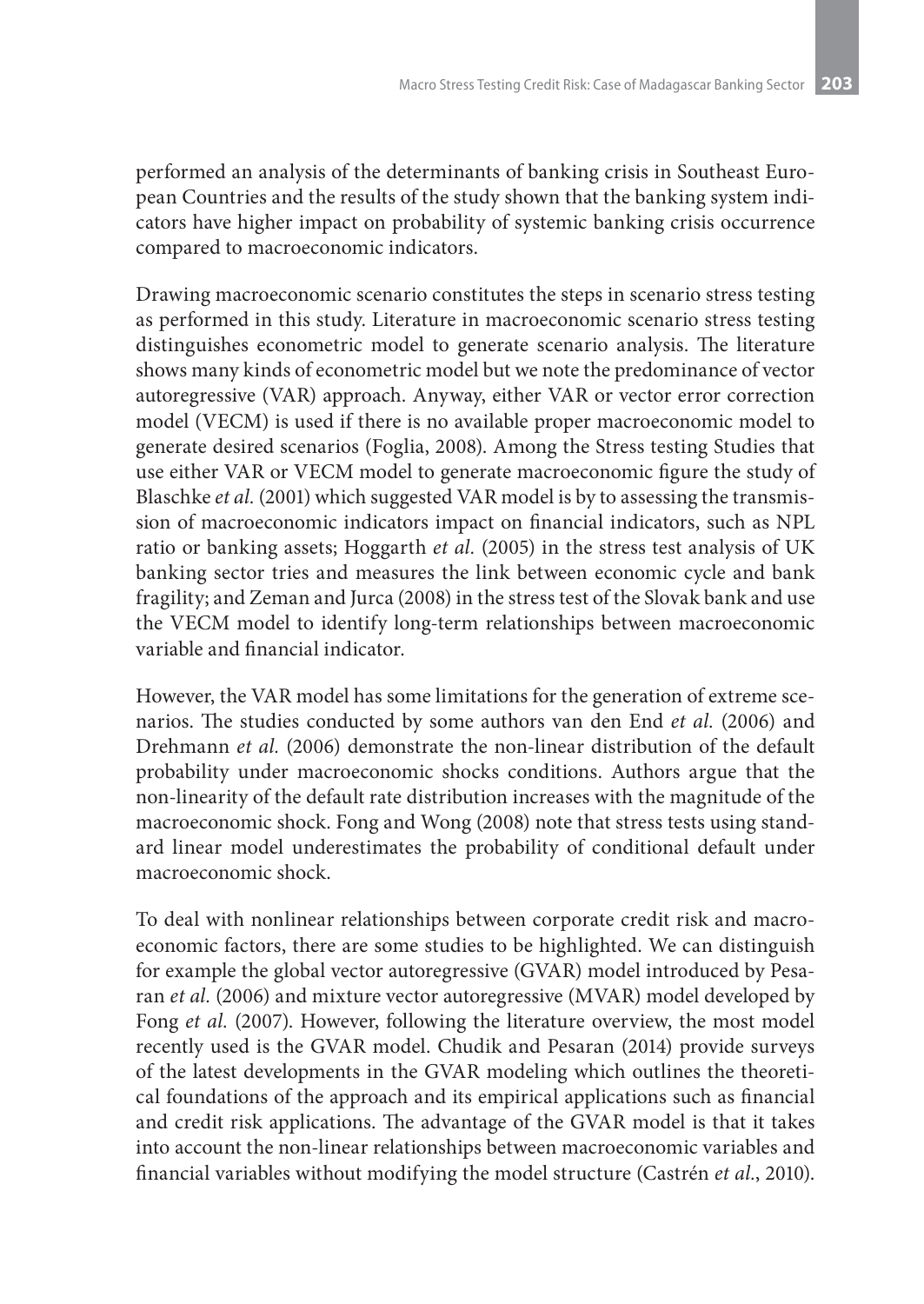In addition, Pesaran *et al.* (2006) in their study about the conditional credit loss distribution based on GVAR model, found that the effects of these shocks on losses are asymmetrical and non-proportional, reflecting the highly non-linear nature of the credit risk model. Another advantage of GVAR approach is that it links the credit risk of diversified international loan portfolios in a detailed macroeconomic model that allows for country-region differences(Castrén *et al.*, 2010). So, the GVAR approach carries out the international and global interaction of macroeconomic risk factors and not only the domestic dynamics.

The Global VAR approach (GVAR) is originally introduced by Pesaran *et al.* (2004), and provides a relatively simple but effective way of modeling complex, high-dimensional systems such as global economies. The model is designed initially to analyze the effects of real and financial shocks, at the national and international level, on credit or model risk. Thereafter, the GVAR model has undergone several developments according to the composition of the regions and countries composing the model.

The GVAR model by Pesaran *et al.* (2004) is known as PSW version. The model is made of 25 countries in the world classified in 11 regions. Later, Dees *et al.* (2007) update the countries included in the model as version. This version covers 33 countries from the different region of the world so far. Hence, the Dees *et al.* (2007) model, known as DPdS version, is the best endowed to carry out an analysis that takes into account the international dynamic. Therefore, the countries selected in the model do not cover African components. So, H.de Wet *et al.* (2009) propose to add an African component to the PSW (2004) GVAR model. The model includes main countries of South Africa trade partners and develops to be a credit risk management tool.

There are some studies which apply GVAR model as a tool for assessing the credit risk of corporate sectors. Pesaran *et al.* (2004) conducted a study on stress testing credit risk and the business cycle. The authors use the GVAR model to generate the scenarios to assess the impact of macroeconomic variables on business default probabilities. The model includes 25 countries grouped into 11 regions for a quarterly period from 1979 to 1999. The Global VAR model is used as an input for simulations of corporate returns, which are then linked to the distribution of losses of a corporate portfolio loan. Alessandri *et al.* (2009) developed a quantitative framework for assessing the systemic risk that explicitly characterizes bank balance sheets and allows for macro-credit risk, interest income risk, market risk, network interactions, and returns effects on the assets. The basic macroeconomic model is a GVAR version of two countries: the United Kingdom as a small open economy and the United States taken as the representative of the rest of the world.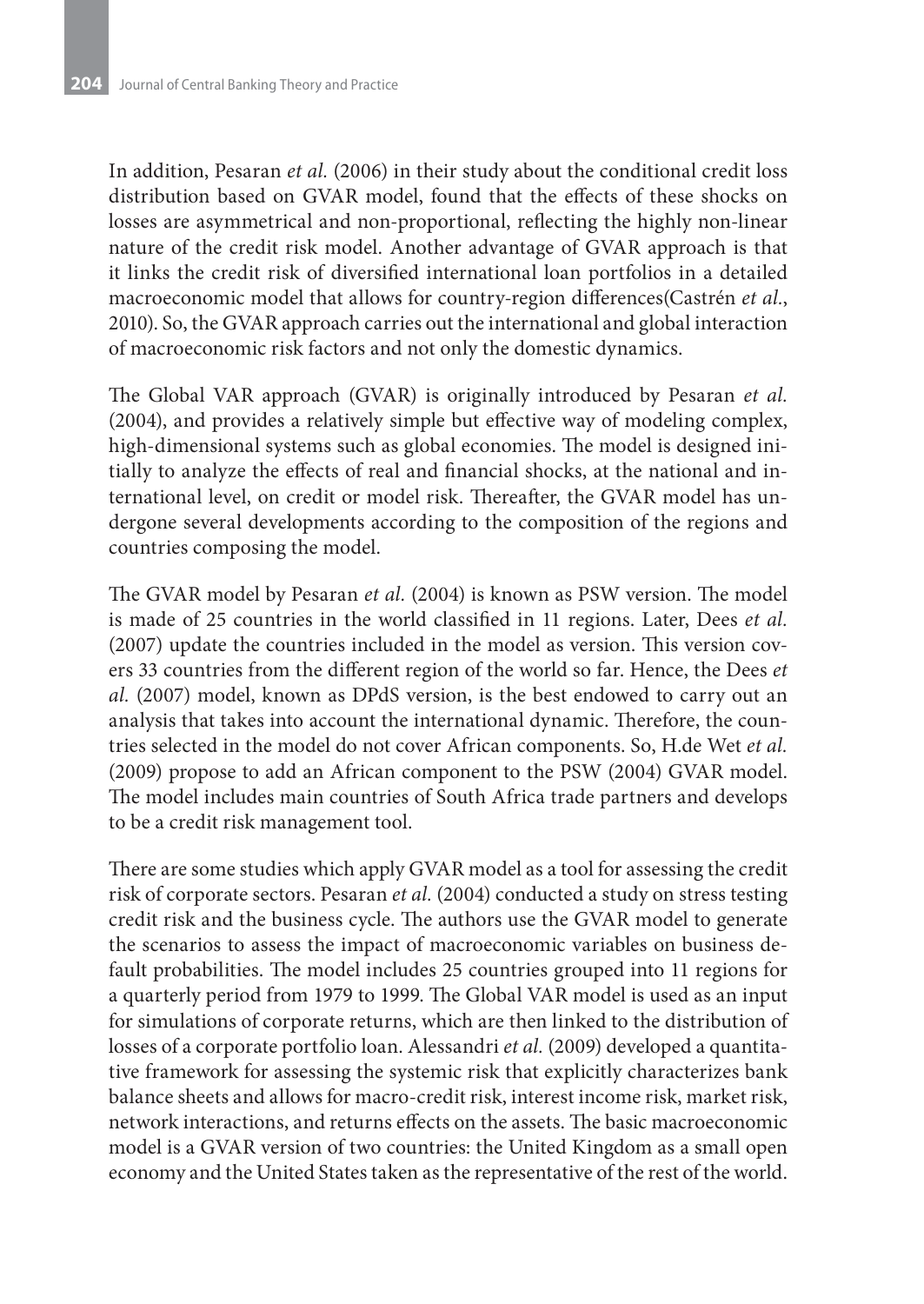The study focuses on projections on the system-wide bank assets in the UK. The investigation shows how a combination of commercial losses and extreme business losses can precipitate widespread claims and trigger a contagious defect associated with network effects and the sale of distressed assets.

H.de Wet *et al.* (2009) developed a South African component of the GVAR model for the purpose of credit portfolio management in South Africa. All domestic factors for South Africa taken into account are both at global and individual level. The GVAR model includes 14 countries trading partners of South Africa and South Africa itself. The global macroeconomic variables such as GDP, the general price index, the exchange rate, the interest rate and the money supply. Concerning the South African correlation VECM model, all these variables are retaken and added with housing price, household debt, and oil price. The main objective of their investigation is to provide specific elements of South Africa to the GVAR model. The results of their survey show that the correlation model could be used as a specific credit risk portfolio management tool for South Africa.

Castrén *et al.* (2010) conducted a study about euro area case with corporate default probability under a range of domestic and global macroeconomic scenarios for the period 1992-2005. They use GVAR model in order to generate the macroeconomic scenario. In addition, they use a satellite approach to link firms default probabilities to domestic euro area macroeconomic factors. Once estimated, the satellite model is integrated into a GVAR model to form a satellite GVAR model. Expected default frequencies are used as credit risk indicator to capture the default probabilities of firms. Their study includes both aggregate and sectorial expected default frequencies. The authors indicate the usefulness of the Satellite GVAR model as a useful tool for analyzing macro-financial shock scenarios designed for stress testing exercises and to link this to a micro level of expected default information.

For stress test study that has been done in the case of Madagascar, we can distinguish IMF stress testing exercises in the FSAP program and the stress test performed by the Central bank of Madagascar in the Financial Stability Report. The methodology used by the IMF (Hardy, Daniel C. and Guerra Ivan, 2016) is the ascending stress test or bottom up approach using the financial soundness indicators. The study covers solvency, liquidity and risk stress test. The results of the study demonstrate the robustness of the banking system as a whole in the face of normal economic fluctuations, and credit risk remains predominant and other risk factors remain as important. The scenarios were based both on historical events and future forecasts, and tests focus on one-year effects.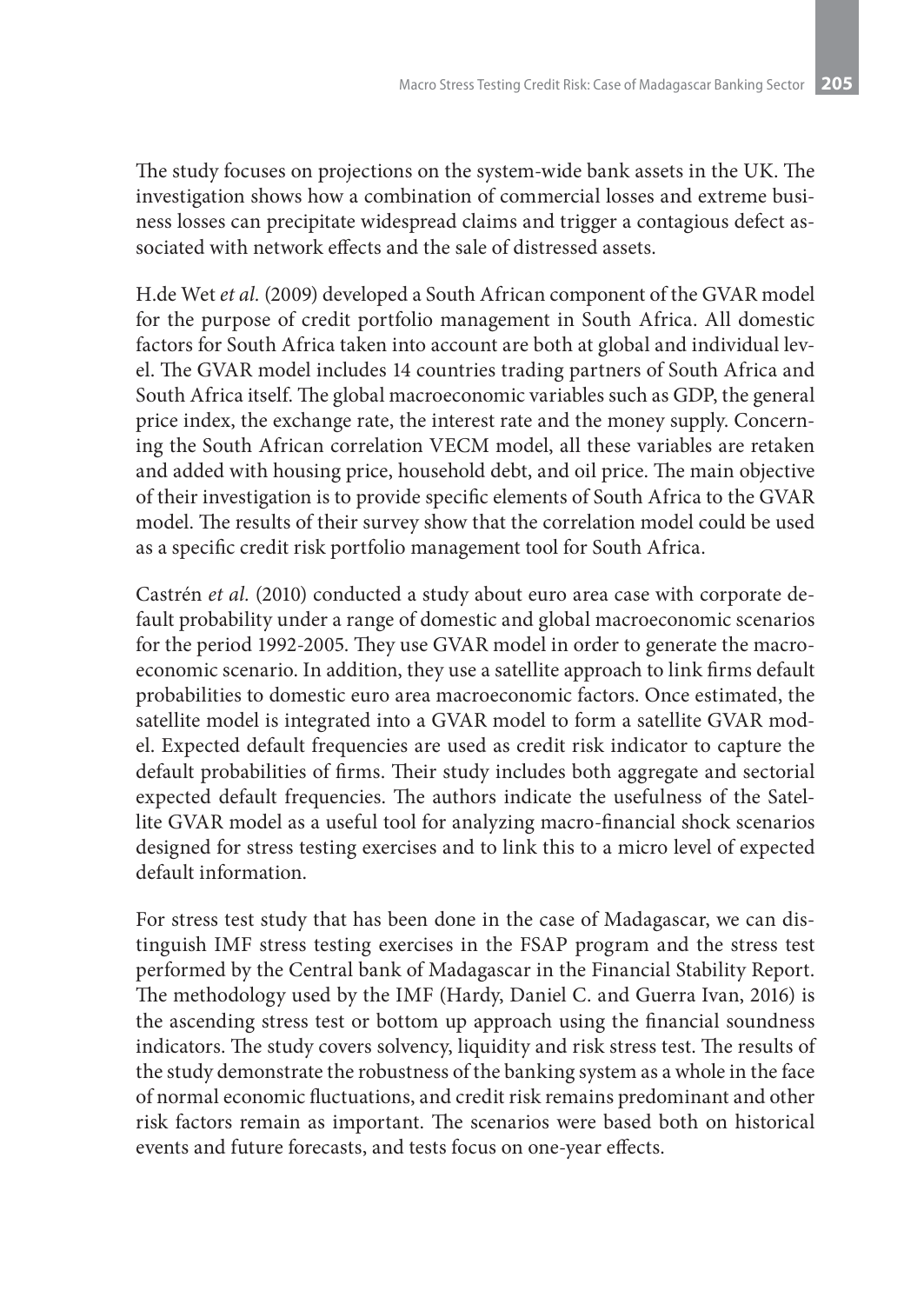In the Financial Stability Reports, the Central Bank of Madagascar (BCM, 2014, 2015, 2016) conducted a stress testing of the banking sector. Stress testing exercise includes solvency, liquidity and risk stress test. The methodology used focuses on the indicators of soundness and financial stability such as the adequacy of capital or solvency ratio, the quality of assets, liquidity, the coefficient of use of deposits and return on equity. The financial soundness analysis uses the Herfindahl-Hirschmann Concentration Index (HH), applied to banks' assets. The results of the analysis show the soundness and profitability of the banking sector in general, despite some signs of the small banks fragility.

### **3. Methodology and data**

In order to assess the impact of macroeconomic shocks on credit risk indicator, the methodology is divided into three steps. First of all, we estimate the GVAR model to capture the global and foreign chocks effect on Madagascar macroeconomic variables. Separately, in the satellite model, we estimate the relation between domestic macroeconomic factors in the GVAR model and the credit risk indicator. Then, the result of satellite model will be integrated into the GVAR model in order to capture the effect of macroeconomic shocks on the non-performing loan by implementing the generalized impulse response functions. The satellite approach combines to the GVAR model forms the Satellite GVAR model. Finally, the forecast of non-performing loan is used to predict the capital adequacy of banking system under stress condition.

### **3.1. The model**

The construction of the GVAR model which carries out Madagascar components is based on the Pesaran *et al*. (2004) and Dees *et al*. (2007) methodology. Countries and regions to make up the GVAR model are considered as best suited for the economic situation of Madagascar.

GVAR model is a global model that combines individual country VECMX\* or VECM with exogenous variables models, in which domestic variables are related to country-specific foreign variables. The model assumes that there is an N+1 countries in the global economy, where  $i=0,1,2...N$ , where 0 is the cross-reference country. In the most case, reference country is the United States. GVAR model has the following reduced form:

$$
x_{it} = a_{i0} + a_{i1} + \Psi_{i0} d_t + \Psi_{i1} d_{t-1} + \Phi_{i1} x_{i,t-1} + \Phi_{i2} x_{i,t-2} + \Lambda_{i0} x_{i,t}^* + \Lambda_{i1} x_{i,t-1}^* + \varepsilon_{it}
$$
 (1)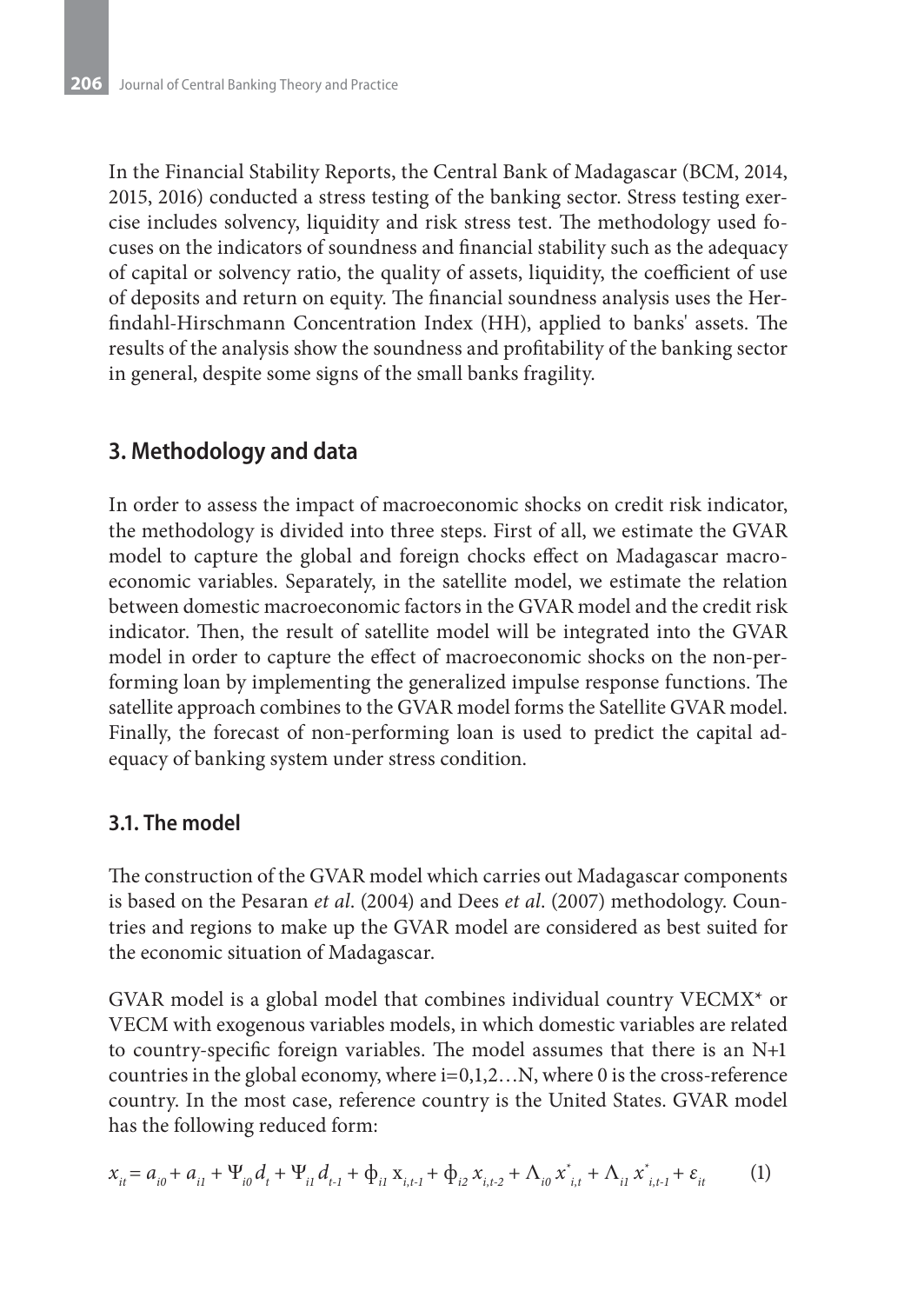For 
$$
t = 1, 2, ..., T
$$
 et  $i = 0, 1, 2, ..., N$ 

Where,  $\mathbf{x}_{it}$  is a  $\mathbf{k}_i \times T$  vector of country specific variables

 $a_{i}$  is a  $k_i \times 1$  vector of linear coefficient

 $x^*_{it}$  is a  $k^*_i \times T$  vector of specific foreign variables of country *i*; with  $\Lambda_{i0}$  and  $\Lambda_{i1}$ matrix  $k_i \times k_i^*$  matrix of fixed coefficient

 $d_t$  is a  $s \times T$  vector of global variables such as oil price, raw material price and metal price, and they are exogenous for all country; with  $\Psi_{i0}$  and  $\Psi_{i1}$  as a k<sub>i</sub> × *s* matrix of fixed coefficient

 $\Phi_{ij}$  et  $\Phi_{ij}$  are the lagged coefficient matrix of domestic variables

and  $\varepsilon_{it}$  is a  $k_1 \times 1$  vector of country specific shocks

Thus, in this study, we use four countries versions DPdS (2007) GVAR model and add Madagascar as an individual country in the model. The four countries which are the main trade partners of Madagascar are countries of Euro zone, United Kingdom, Japan and the United States. In fact, Madagascar is considered in the GVAR model as a small open country whereas the foreign countries represent its four major trade partners. Therefore, specific macroeconomic foreign variables in the model (star variables) are constructed by using each associated trade weight (table 1). Trade weight is needed to capture the impact of the global economy on domestic variables. These trading partners' in our model are the countries used by the Central Bank of Madagascar to calculate real effective exchange rate.

**Table 1: Madagascar major trade partners and foreign weight**

| Country              | Trade weigth |
|----------------------|--------------|
| <b>United States</b> | 0.093        |
| Euro zone countries  | 0.760        |
| Japan                | 0.110        |
| United Kingdom       | 0.037        |
| Total                |              |

Source: Central Bank of Madagascar, 2017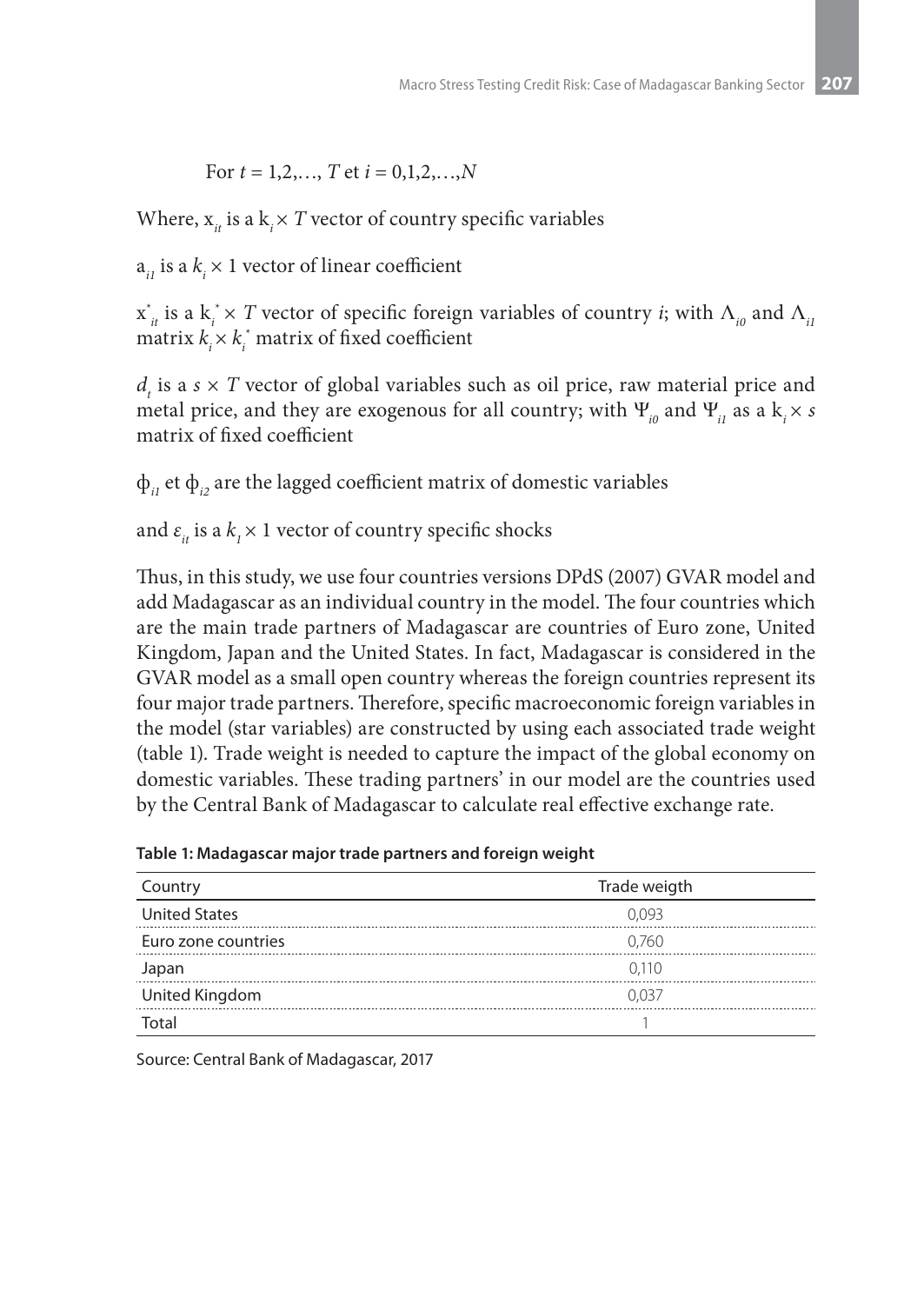#### **3.2. Variables in the GVAR model**

Macroeconomic variables in our GVAR model follow Dées et al. (2007) specification. All variables used for the model and their transformations are listed below. Sets of foreign variables are the gross domestic products (GDP), consumer price index (CPI), the exchange rate of the currency to US Dollars (E), short-term interest rate (R) and long-term interest rate (LR). Global variables include oil price (OIL), raw material price (RM) and metal price (MT). Their transformations are:

$$
y_{it} = \ln\left(\frac{GDP_{it}}{CPI_{it}}\right), q_{it} = \ln\left(\frac{E_{it}}{CPI_{it}}\right), p_{it} = \ln(CPI_{it}), r_{it} = 0.25 \ln\left(1 + \frac{R_{it}}{100}\right)
$$
  

$$
lr_{it} = 0.25 \ln\left(1 + \frac{LR_{it}}{100}\right), oil_t = \ln(OIL_t), rm_t = \ln(RM_t), met_t = \ln(MT_t)
$$

Where *i* stands for the index representing Madagascar trading partner

For the case of Madagascar, domestic variables include gross domestic products (GDP), consumer price index (CPI), short-term (R) and long-term (LR) interest rates. For the case of exchange rate variable, real effective exchange rate (E) is used rather than domestic currency to US dollar.

$$
y_t = \ln\left(\frac{GDP_t}{CPI_t}\right), p_t = \ln(CPI_t), e_t = \ln(E_t), lr_{it} = 0.25 \ln\left(1 + \frac{LR_{it}}{100}\right), r_t = 0.25 \ln\left(1 + \frac{R_t}{100}\right)
$$

#### **3.3. Data sources**

The survey uses a quarterly data from 2005Q2 to 2015Q2 due to the unavailability of financial data out siding this period. The serial of non-performing loan (NPL) is available only for that time period. The data source of macroeconomic global and foreign variables is the same as employed in the DPdS version and the lasted GVAR toolbox by Smith et al. (2014). However, the serial data of this package end at the 2013Q1. But, this study extends to the period 2015Q2 by using the same data source. Missing value was approximated by interpolating annual available data. Madagascar macroeconomic data comes from the national statistical office (INSTAT) and from the Central Bank of Madagascar. All variables data sources are summarized in table 2.

After estimating the GVAR model (1), the satellite approach will be performed separately to estimate relations of macroeconomic factors with the non-performing loan. Castrén et al. (2010) describes the importance of the satellite approach because it isolates the credit risk indicator from the GVAR system.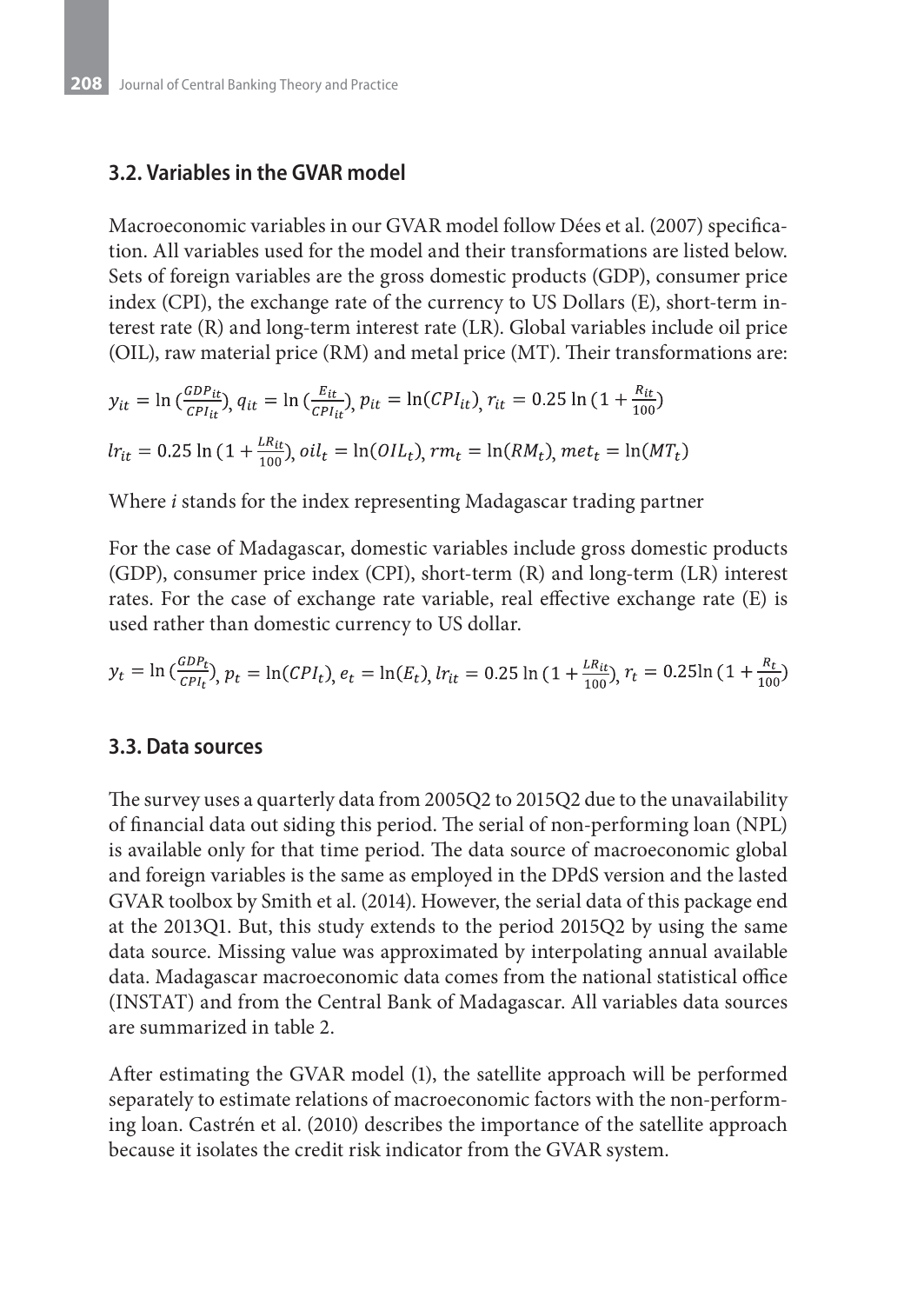| Variables                        | Data source                                                      |  |  |  |
|----------------------------------|------------------------------------------------------------------|--|--|--|
| Global and foreign variables     |                                                                  |  |  |  |
| - Gross domestic products (GDP*) |                                                                  |  |  |  |
| - Consumer price index (CPI*)    |                                                                  |  |  |  |
| - Exchange rate (E*)             |                                                                  |  |  |  |
| - Short term (R*)                |                                                                  |  |  |  |
| - Long term (LR*) interest rate  | International Financial Statistics (IFS) of IMF                  |  |  |  |
| - Oil price                      |                                                                  |  |  |  |
| - Raw material price             |                                                                  |  |  |  |
| - Metal price                    |                                                                  |  |  |  |
| Domestic and exogenous variables |                                                                  |  |  |  |
| - Gross domestic products (GDP)  | - National Statistic Office                                      |  |  |  |
| - Consumer price index (CPI)     | - National Statistic Office                                      |  |  |  |
| - Exchange rate (E)              | - National Statistic Office                                      |  |  |  |
| - Short term (R)                 | - Statistical information bulletin of Central Bank of Madagascar |  |  |  |
| - Long term (LR) interest rate   | - Statistical information bulletin of Central Bank of Madagascar |  |  |  |
| - Banking sector variables       | - Central Bank of Madagascar                                     |  |  |  |

| Table 2: Series of global, foreign and domestic variables and data sources |  |  |
|----------------------------------------------------------------------------|--|--|
|                                                                            |  |  |

Source: Author construction

#### **3.4. The satellite equation**

The satellite approach is performed to estimate separately the domestic macroeconomic factors in the GVAR model with the non-performing loan. Domestic macroeconomic factors which are endogenous in the GVAR model become exogenous in the satellite equation. The non-performing loan is used as a credit risk indicator, endogenous variable. Following Dées *et al*.(2007), the satellite equation takes the form below:

$$
Y_{jt} = b_{j0} + b_{jt} X_t + \varepsilon_t
$$
  
for  $j = 1, \dots, k$  (2)

*j* is the index of sectors

 $X_t$  is a  $k \times T$  matrix of domestic exogenous variables, that are endogenous in the GVAR model

 $b_{i0}$  is the intercept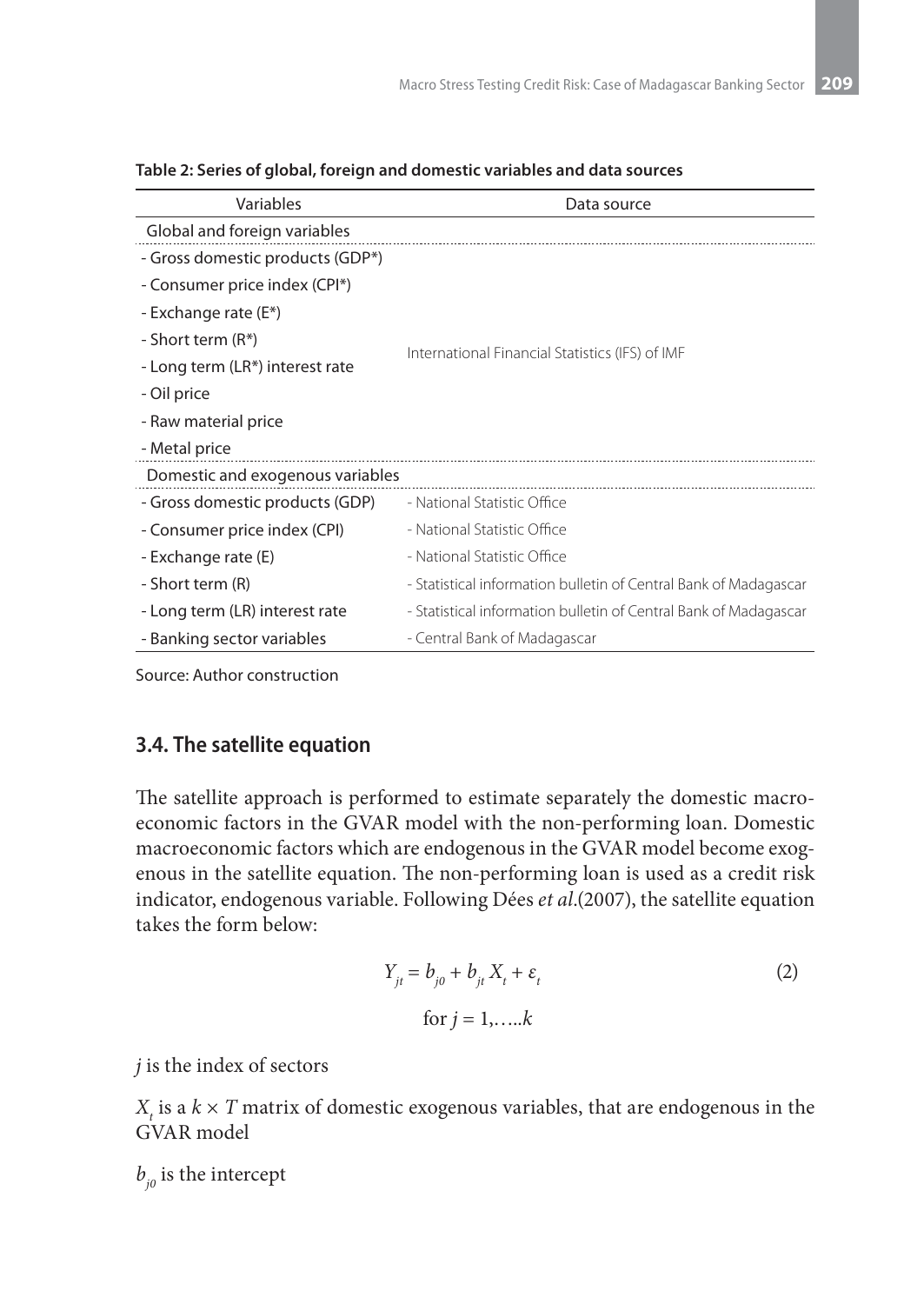$b_{ij}$  is a 1 × *k* vector of parameters

*ε* is a 1 × *T* vector of residual

*Y<sub>it</sub>* is a 1  $\times$  *T* vector of endogenous variables for sector *j*. In our case, *Y* stands for aggregate non-performing loan ratio.

In the satellite model, to be able to use non-performing loan as an indicator, we use the logit transformation of the credit risk indicator (Virolainen, 2004) below:

$$
Y_{jt} = \frac{1 - npl_t}{npl_t}
$$

#### **3.5. Satellite GVAR model**

The satellite GVAR model is the combination of the GVAR model (1) with the satellite equation (2). For this purpose, after having estimated the satellite equation, we integrated it into the GVAR model. The GVAR model was used to generate macroeconomic scenario through the generalized impulse response function. So, in the satellite GVAR model, the non-performing loan captures the conditional change of the domestic macroeconomic factors from the scenario generated by the GVAR model and the change of the global and foreign variables.

### **4. Results**

The simulation results are as follow:

#### **4.1. Unit root tests**

Following PSW and DdPS, we performed the unit root test macroeconomic factors. For the foreign and global factors, we follow the integration test results of PSW (2004) and DdPS (2007) that show that global and foreign variables are weakly integrated order one *I(1)*.

For the credit risk indicator and macroeconomic domestic and exogenous variables cases, we used the Augmented Dickey-fuller test (ADF). The results show that all macroeconomic series in our model are integrated of order one *I (1)*. The results from the unit root test are in line with the economic theory because macroeconomic variables are generally integrated of order one.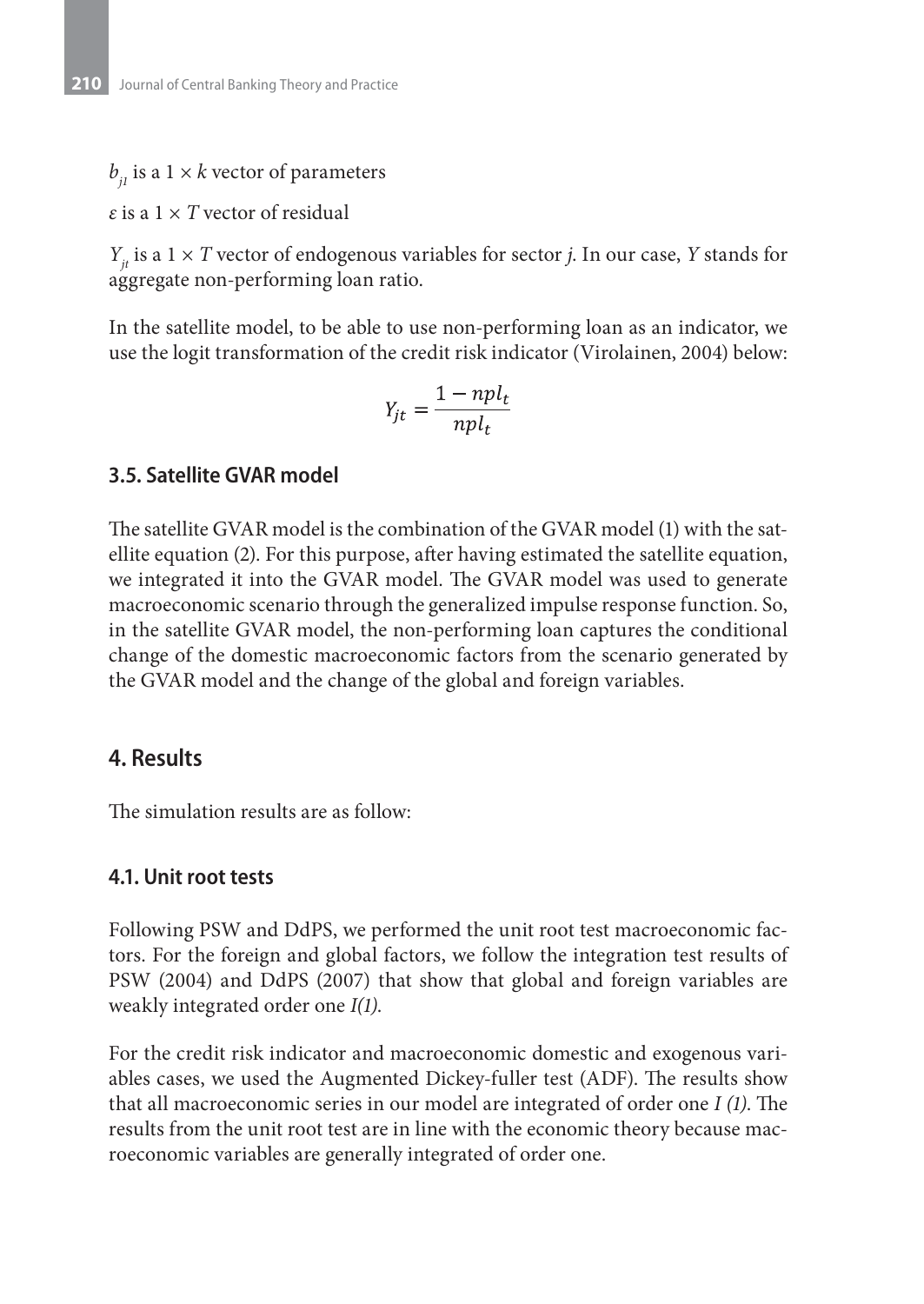### **4.2. Satellite GVAR estimation results**

In principle, small open economy such as Madagascar is influenced by global economic evolution. So doing the GVAR estimation, we study particularly the impact of the international economies on Madagascar economy. In our case, we focus on Madagascar VECMX\* model in GVAR result, where the endogenous variables are Madagascar macroeconomic factors and exogenous variables are trading partner's macroeconomic variables and global variables. After estimating GVAR model, the generalized impulse response function (GIRFs) is performed to generate factors shocks as scenarios in the satellite model. In other words, dynamic relation results are used to simulate the effect on the credit risk indicator in the satellite GVAR model.

For the satellite model, we estimate the non-performing loan ratio and the domestic macroeconomic factors as exogenous variables. These macroeconomic factors are endogenous in the GVAR model. Equations and results are presented below:

$$
npl = \alpha_1 GDP + \alpha_2 CPI + \alpha_3 E + \alpha_4 R + \alpha_5 LR + \beta
$$

Where *npl* the non-performing loan ratio and the right-side variables are the gross domestic products (GDP), the consumer price index (CPI), the real effective exchange rate (E), the short-term interest rate (R) and the long-term interests rate (LR).  $\alpha$  and  $\beta$  are the parameters.

In the satellite model, the unit root test of domestic factors and the non-performing loan ratio indicate that all series are integrated in order one *I(1)*, so we can try and test the possibilities of a long-run equilibrium relation. We employ Johansen Cointegration techniques. The test shows that the NPL ratio and the factors are cointegrated. Trace and Maximum Eingen value statistics both indicate one cointegration equation.

The estimated coefficients of the long run relationship and the short-run dynamic of the satellite equation are presented below. The cointegrating equation  $ect_{t+1}$ or the long run model result takes the following forms:

$$
ect_{t-1} = 1{,}00\;npl_{t-1} - 3{,}00\;GDP_{t-1} + 0{,}77\;CPI_{t-1} + 1{,}22E_{t-1} - 0{,}83R_{t-1} - 3{,}95LR_{t-1} - 7.24 \newline \hbox{\small{[-11.82]}} \hspace{1cm} [8.28] \hspace{1cm} [9.71] \hspace{1cm} [-0.39] \hspace{1cm} [-1.73]
$$

The endogenous variable is the aggregate non-performing loan. All variables are given in logarithms as given in the GVAR model. In the long run relation, all coefficients except short-term interest rate are significant at the 5% level. The result of the dynamic short run is summarized in the table below: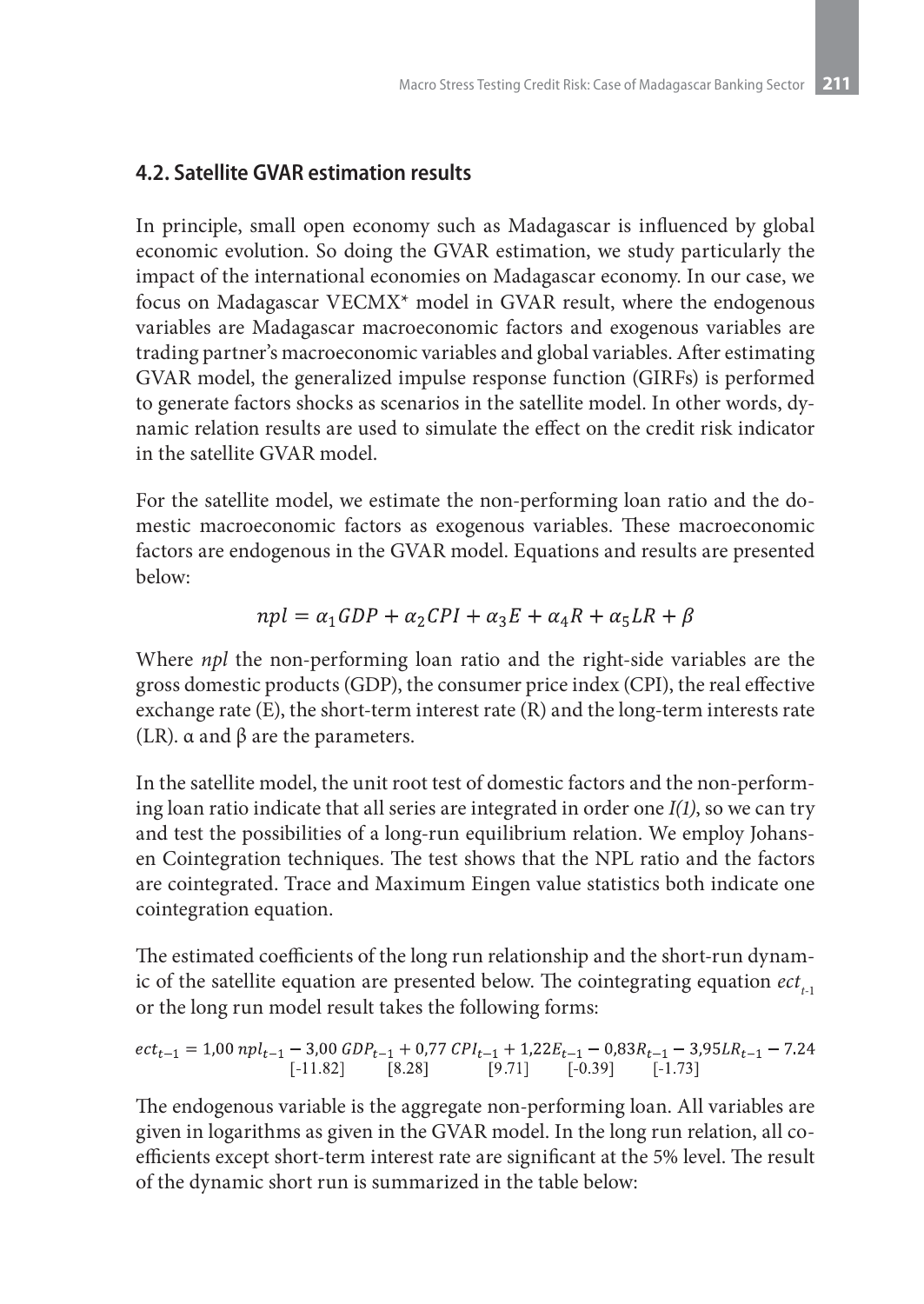|                                                                                        | Const | $\triangle GDP_{\cdot}, \triangle ABC_{\cdot},$ | $\Delta E_{\mu}$ | $\Delta R_{\ldots}$ | $\Delta LR_{\star}$ |
|----------------------------------------------------------------------------------------|-------|-------------------------------------------------|------------------|---------------------|---------------------|
| $\Delta$ npl                                                                           |       | $-1019$ $0.019$ $-1889$ $-0.420$                | -0.249 -2.817    |                     | -5 535              |
| <b>T statistic</b> [-8.1216] [1.8750] [-1.6837] [-0.0119] [0.9954] [-2.4838] [-0.6775] |       |                                                 |                  |                     |                     |
| Adjusted $R^2$ 0.530408                                                                |       |                                                 |                  |                     |                     |
| <b>F-statistic</b> 6.970246                                                            |       |                                                 |                  |                     |                     |

#### **Table 3: Short run dynamics of satellite model**

Source: Authors calculation

In the short run dynamics, recall force must be strictly negative and significant to have an economic interpretation of VEC model, which is verified in our case. All coefficients are significant in the short run despite the IPC and the long-term interest rate. Coefficients in the model have also the expected sign.

The relation between GDP and NPL follow the cyclical theory. The growth of GDP decreases the share of non-performing loan ratio in short run and in the long run. The long-term interest rate growth decreases the NPL ratio in the long run and in the short run. The short-term interest rate is also correlated negatively with the NPL ratio but the coefficient is not significant in the long term. Inflation is positively correlated at a significant degree with the NPL ratio in the long run. But in the short run, the coefficient is not significant. The growth of real exchange rate decreases the NPL ratio in the short run but it increases this ratio in the long run.

Residual diagnostic tests have also been performed in order to verify the estimation result and the satellite model specification. First, for the normality test, Jacques Bera statistics are lower than the critical value, so the null hypothesis of the residual normality cannot be rejected. Then, the LM non-autocorrelation statistic indicates the value inferior of LM critical value, in fact, the null hypothesis of non-autocorrelation of the residual series is accepted, so the result shows the absence of serial correlated error terms. Finally, the absence of heteroscedasticity test was examined by using White statistics; the statistic value is lower than the critical value, so the residual series are homoscedastic. We can conclude that our satellite model is best specified.

#### **4.3. Impacts of scenario in the NPL ratio**

In this paragraph, we discuss the impact of one standard error of selected domestic, foreign and global macroeconomic variables shocks on the aggregate NPL ra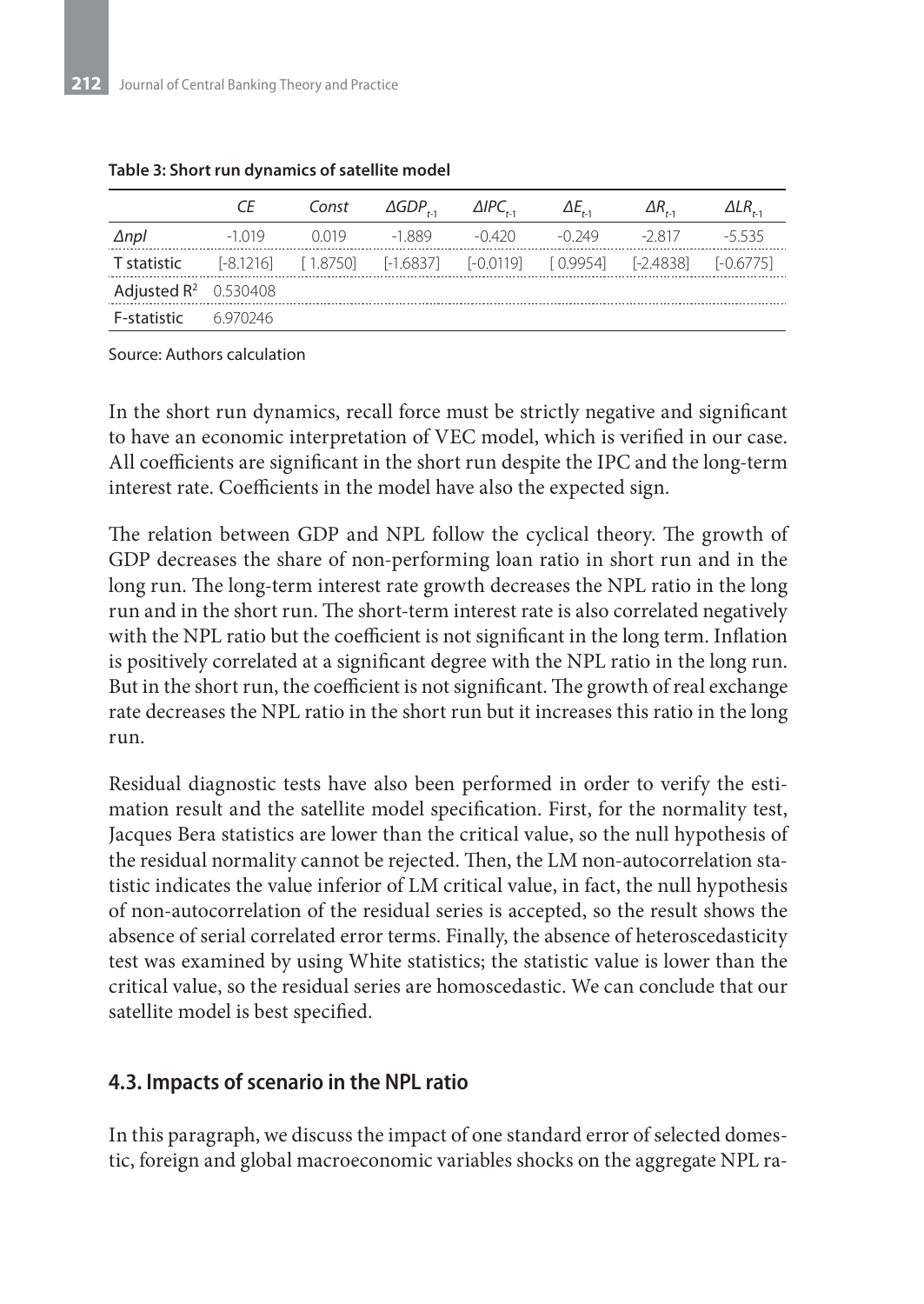tio over four quarters horizon. We report in this paper the main following shocks as stress scenarios which affect the most the risk indicator: negative Madagascar GDP shocks, a positive shock of euro exchange rate and positive shock of oil price. All figures give a measurement of the reactions compared with the baseline. A bootstrap experiment analysis was performed for producing the lower and upper bounds of the NPL ratio reaction to the satellite GVAR model. The bootstrap results of all conditional shocks show that the aggregate NPL reactions are inside the confidence interval between 5% and 95 %.

Results of satellite GVAR simulation reveal the importance of the impacts on aggregate non-performing loan ratio against negative GDP shock, foreign positive Euro shock, and global oil shock. By the way, signs of the impacts on aggregate NPL are expected and fit the economic business cycle theory.

A negative standard error shock of the Madagascar GDP leads to an increase of non-performing loan ratio during the forecast horizon, it means a deterioration of banks loan portfolios quality (graph 1).

Positive one standard error shocks of the Euro real exchange rate (depreciation) which implies an increase of domestic real effective exchange rate implies an increase of NPL ratio until the value of +4.1% for the five first quarters (graph 2) and after that the NPL decreases.





**Graph 2: NPL reaction to one positive standard deviation of Euro exchange rate shock (ie depreciation)**



Source: Authors calculation

Source: Authors calculation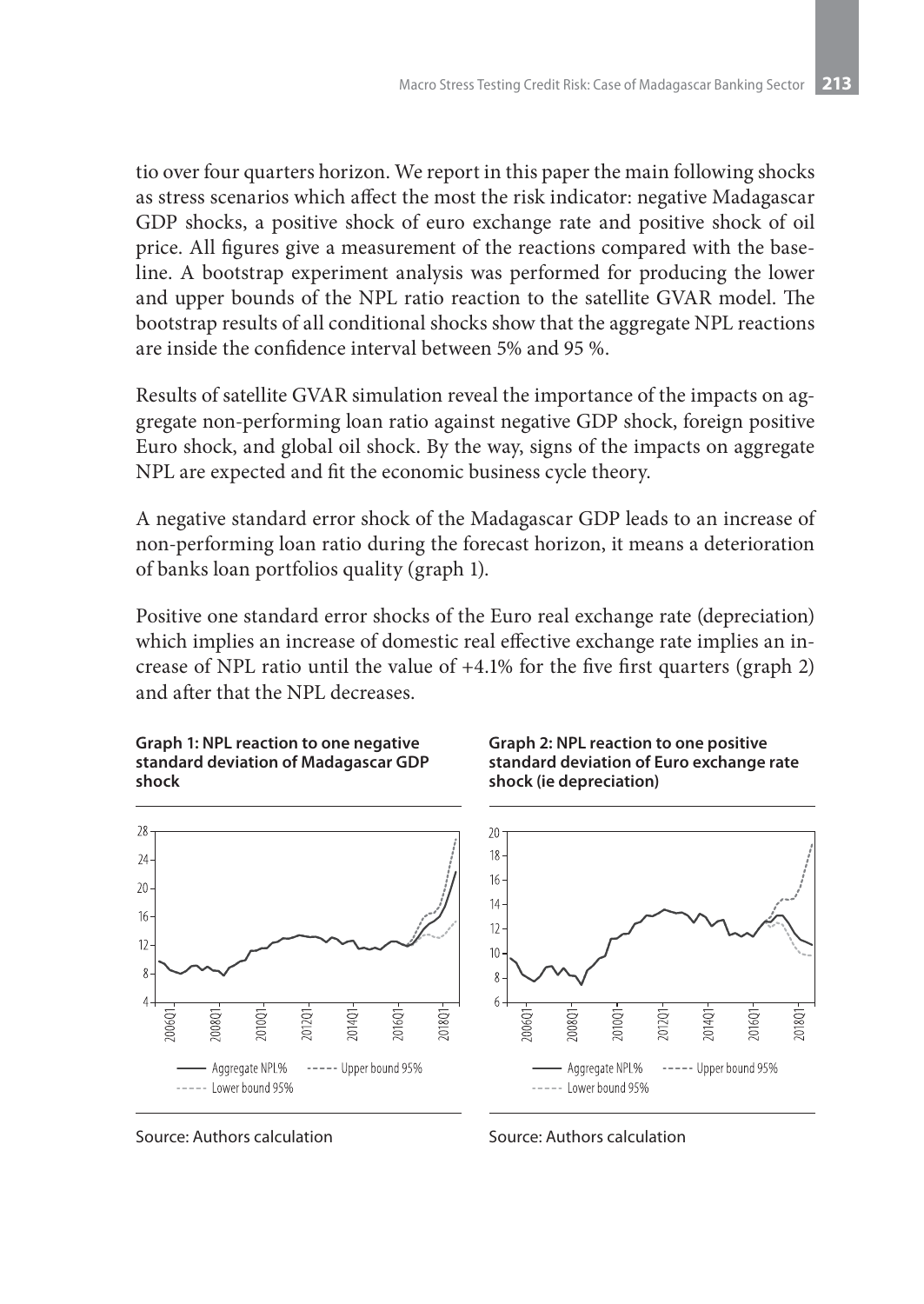

**Graph 3: NPL reaction to one positive standard deviation of global oil price shock** The positive one standard deviation of oil price shock increases the NPL ratio after the second quarter. Then, it decreases for a period of three quarters before finally increasing again. The growth of oil price deteriorates the economic situation and that could have a considerable consequence on the advance of credit portfolios quality.

Source: Authors calculation

#### **4.4. Capital calculation**

The last step in the implementation of the macroeconomic stress test is the measurement of the impacts of different scenarios on the banking sector. We use the Capital Adequacy Ratio (CAR) defined as capital on risk-weighted assets to capture bank's capitalization under macroeconomic stress conditions. The out of sample forecast of non-performing loan ratios obtained in the previous section is used for this section to obtain the CAR projections. The CAR forecast is to be determined over an eight-quarter horizon after 2015Q2, the last quarter in our sample.

The calculation of aggregate banking sector CAR ratio under different shocks uses Vuković (2014) approach and considers several assumptions, as in all previous macroeconomic stress test works. The difference in the NPL ratio before and after the stress test is transformed into a loss in capital. The profit of the sector for the forecast horizon is assumed as zero, so that the equity capital is not increased by the amount of profit. Risk-weighted assets, total assets and total loans are kept constant at their starting values of the projections; these assumptions are consistent with the idea that banks should be able to cope with the adverse scenario without unduly reducing their balance sheets, cutting thus the supply of credit to businesses and households (Covas *et al.*, 2014). In the second case, apart from the macroeconomic shocks and all the assumptions cited above, we simulate the CAR under an assumption that the RWA increases by 16%. This variation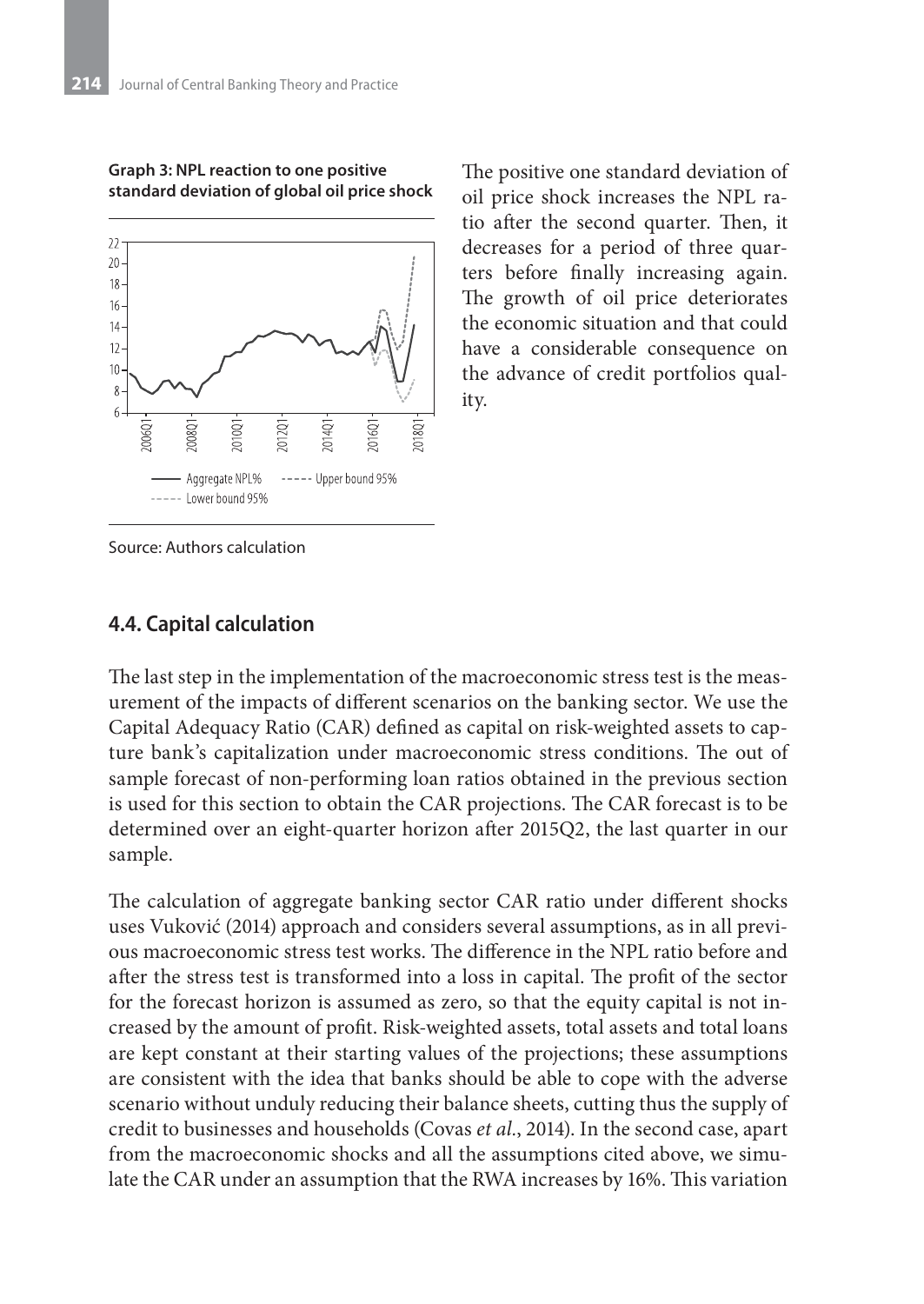is based on the average of credit growth during the past five years. This purpose attempts is to evaluate the simultaneous effects of risk-weighted asset growth and adverse macroeconomic scenarios.

|                               | Adverse macroeconomic scenarios (one standard error deviation) |                                   |                        |                                             |                          |                                   |
|-------------------------------|----------------------------------------------------------------|-----------------------------------|------------------------|---------------------------------------------|--------------------------|-----------------------------------|
|                               | Negative GDP shock                                             |                                   |                        | Positive Exchange rate<br>Euro/Dollar shock | Positive Oil price shock |                                   |
|                               | <b>RWA</b><br>constant                                         | <b>RWA</b><br>increases<br>by 16% | <b>RWA</b><br>constant | <b>RWA</b><br>increases<br>by 16%           | <b>RWA</b><br>constant   | <b>RWA</b><br>increases<br>by 16% |
| <b>Baseline</b><br>CAR 2015Q2 | 14,11                                                          |                                   | 14.11                  |                                             | 14.11                    |                                   |
| Horizon                       |                                                                |                                   |                        |                                             |                          |                                   |
|                               | 13,13                                                          | 11,32                             | 13,17                  | 11,36                                       | 13,96                    | 12,04                             |
| $\mathcal{P}$                 | 13,47                                                          | 11.61                             | 12.77                  | 11.01                                       | 12.06                    | 10,39                             |
| 3                             | 13.69                                                          | 11.81                             | 12.76                  | 11.00                                       | 12.37                    | 10.66                             |
| 4                             | 13,41                                                          | 11,56                             | 13,24                  | 11,42                                       | 14.30                    | 12,32                             |
| 5                             | 12.63                                                          | 10,88                             | 13.88                  | 11.97                                       | 16.04                    | 13,83                             |
| 6                             | 11.70                                                          | 10.09                             | 14.30                  | 12.33                                       | 16.03                    | 13.82                             |

**Table 4: Banking sector capital under macroeconomic scenarios**

Source: Authors calculation

As shown in the table above, the capital ratios of the system decrease under all scenarios. The capital is more sensitive by the change of exchange rate and the

oil price shock during the three firs quarters horizon but through the projection CAR is more sensitive by the GDP shock. These results are in line with the empirical evidence on the relationship between the CAR and the business cycle (such as Hirtle *et al*. (2016) and Topbaş (2018)). Assuming an increase in risk-weighted assets of 16%, CAR ratios dropped significantly in the adverse scenarios. Therefore, under all scenarios, the capital ratios of the banking sector decrease but are still above the regulatory minimum of 8%. The figure below illustrates the GDP shock effect on aggregate banking sector capital ratio.





Source: Authors calculation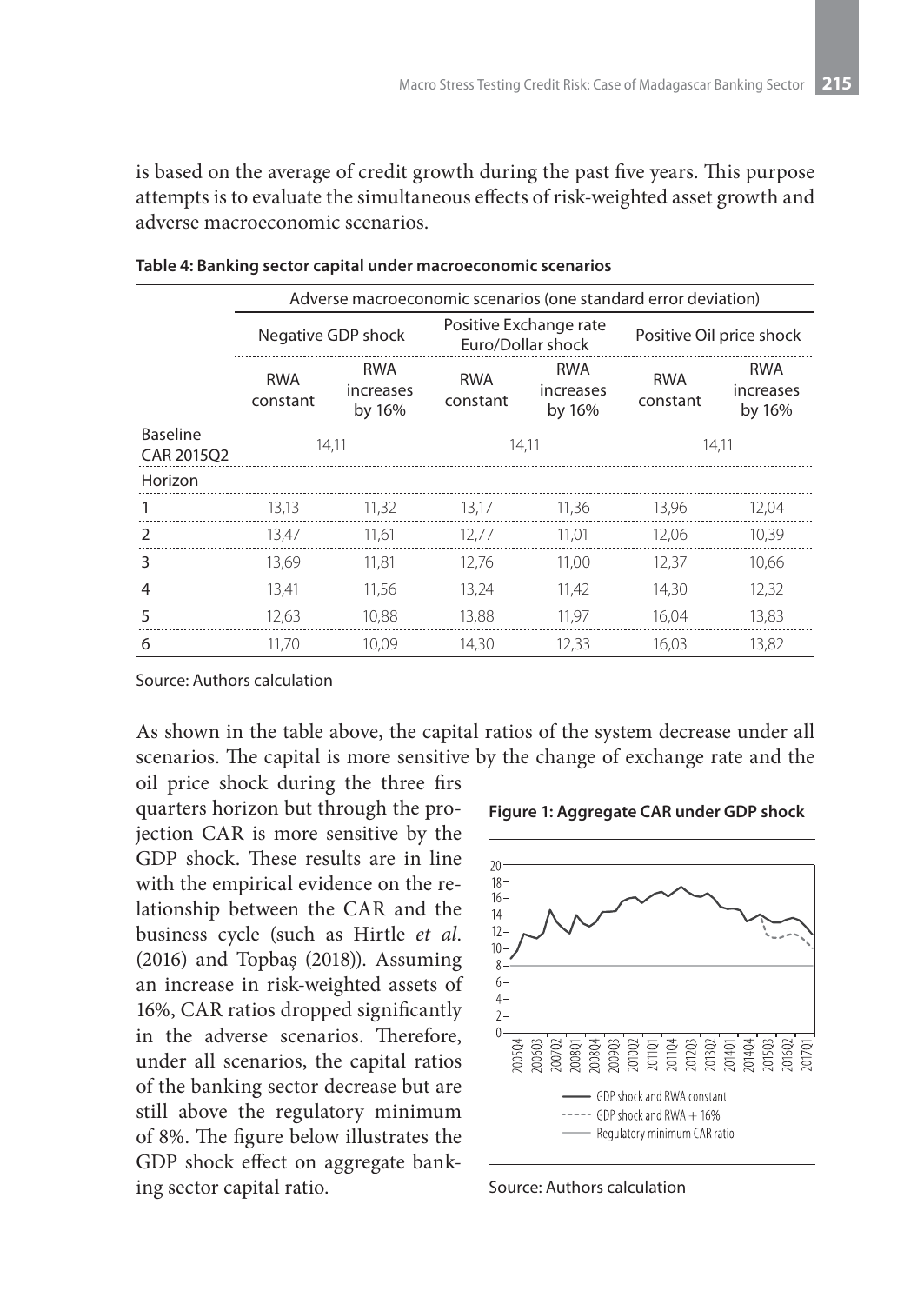## **5. Conclusion**

This paper develops a macro stress testing in order to assess banking sector credit risk under global macroeconomic factors and to predict the banking sector capitalization below adverse scenarios. A GVAR model specific for Madagascar has been constructed as a tool for generating scenario which allows international interaction between dynamic, foreign and global macroeconomic variables. To evaluate the impacts on NPL ratio to different conditional shocks we have estimated the satellite equation which assigns separately the NPL and domestic macroeconomic variables that would be afterwards combined into GVAR model.

The results suggest negative correlation between aggregate NPL and GDP shock which fits the cyclical pattern. The macroeconomic environment is a source of influence for banks' activities. The change in capital adequacy ratio against macroeconomic stressed conditions shows the deterioration of banking sector CAR under all adverse scenarios. The horizon of capital prediction shows that banking sector reacts most to a GDP shock. Through these outcomes, Madagascar banking sector is quite resilient to credit risk and remains sufficiently capitalized with a solvency ratio higher than 8%.

Therefore, this study encounters some limits. As well as this study is focused on the aggregate banking sector, a bank by bank analysis is needed in order to support and refine the results. This can allow a deeper analysis of credit risk portfolio situation under stress scenario. Also, the size of our data is very limited and the precision degree of our results depends on the availability of a consistent data. However, the long serial of financial indicator data problem is met by almost all the studies in macro stress testing.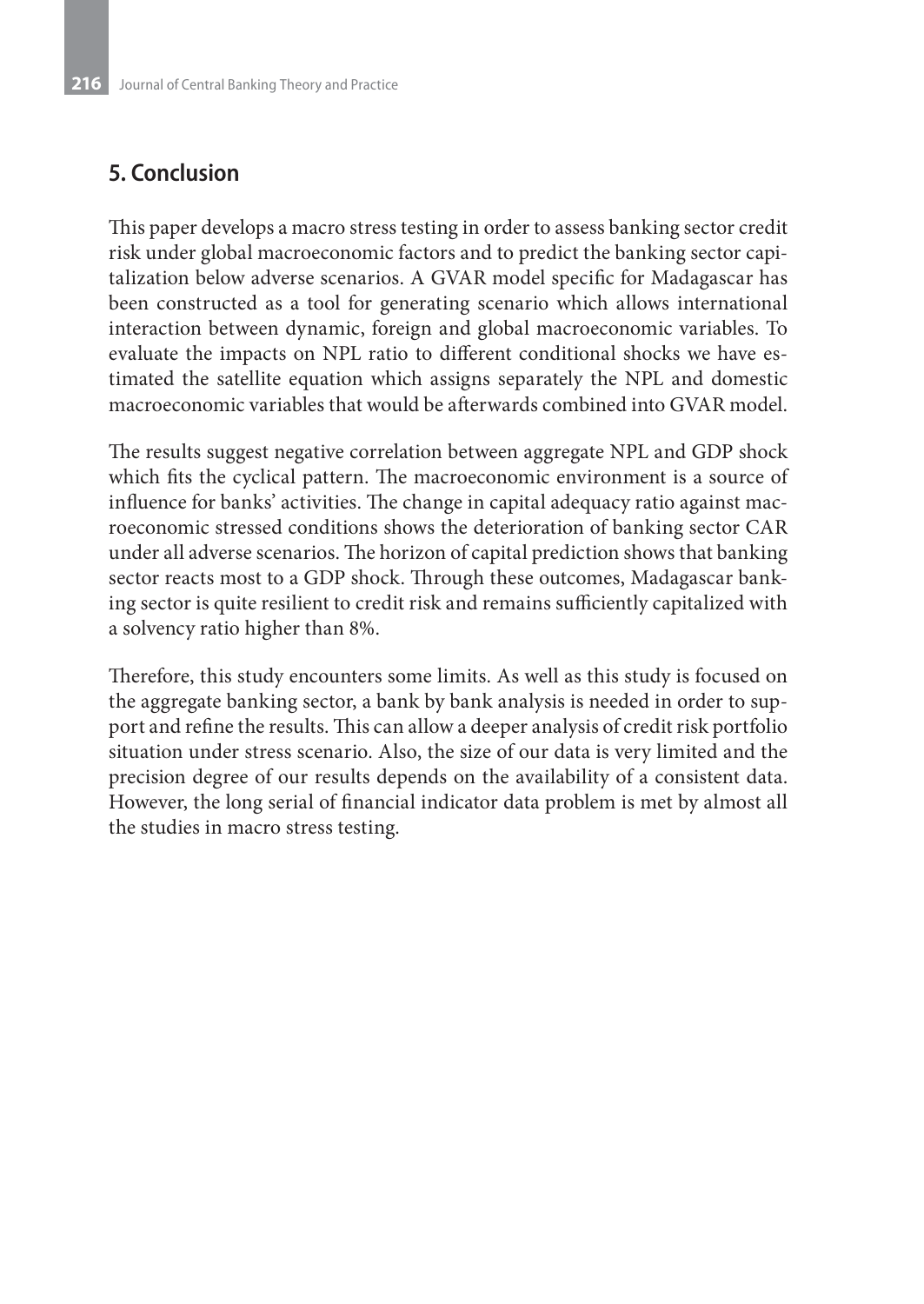### **References**

- 1. Aboagye, A. Q., & Ahenkora, E. 2017. Stress Testing Exposure of Banks to Sectors of the Ghanaian Economy. *Journal of African Business*, 19(1): 27-38.
- 2. Alessandri, P., Gai, P., Kapadia, S., Mora, N., & Puhr, C. 2009. Towards a framework for quantifying systemic stability. *International Journal of Central Banking*, 5(3): 47-81.
- 3. Asanović, Ž. 2018. An Analysis of the Determinants of Systemic Banking Crises in Southeast European Countries. *Journal of Central Banking Theory and Practice*, 7(2): 165-186.
- 4. Åsberg, P., & Shahnazarian, H. 2008. Macroeconomic impact on expected default frequency: *Sveriges Riksbank Working Paper Series*.
- 5. Babouček, I., & Jančar, M. 2005. *Effects of macroeconomic shocks to the quality of the aggregate loan portfolio*: Czech National Bank.
- 6. Central Bank of Madagascar. 2014a. *Financial stability Report* 1: 1-96.
- 7. Central Bank of Madagascar. 2014b. *Financial stability Report* 2: 1-64.
- 8. Central Bank of Madagascar. 2015. *Financial stability Report* 3: 1-73.
- 9. Central Bank of Madagascar. 2016. *Financial stability Report* 4: 1-70.
- 10. Blaschke, W., Peria, M. S. M., Majnoni, G., & Jones, M. T. 2001. *Stress testing of financial systems: an overview of issues, methodologies, and FSAP experiences*: International Monetary Fund.
- 11. Castrén, O., Dées, S., & Zaher, F. 2010. Stress-testing euro area corporate default probabilities using a global macroeconomic model. *Journal of Financial Stability*, 6(2): 64-78.
- 12. Chaibi, H., & Ftiti, Z. 2015. Credit risk determinants: Evidence from a crosscountry study. *Research in international business and finance*, 33: 1-16.
- 13. Chudik, A., & Pesaran, M. H. 2014. Theory and practice of GVAR modelling. *Journal of Economic Surveys*, 30(1): 165-197.
- 14. Covas, F. B., Rump, B., & Zakrajšek, E. 2014. Stress-testing US bank holding companies: A dynamic panel quantile regression approach. *International Journal of Forecasting*, 30(3): 691-713.
- 15. Dees, S., Mauro, F. d., Pesaran, M. H., & Smith, L. V. 2007. Exploring the international linkages of the euro area: a global VAR analysis. *Journal of applied econometrics*, 22(1): 1-38.
- 16. Drehmann, M., Sorensen, S., & Stringa, M. 2006. *Integrating credit and interest rate risk: A theoretical framework and an application to banks' balance sheets*. Paper presented at the Bank for International Settlements Conference on "Risk management and regulation in banking". Switzerland: Basel.
- 17. Foglia, A. 2008. Stress testing credit risk: a survey of authorities' approaches.